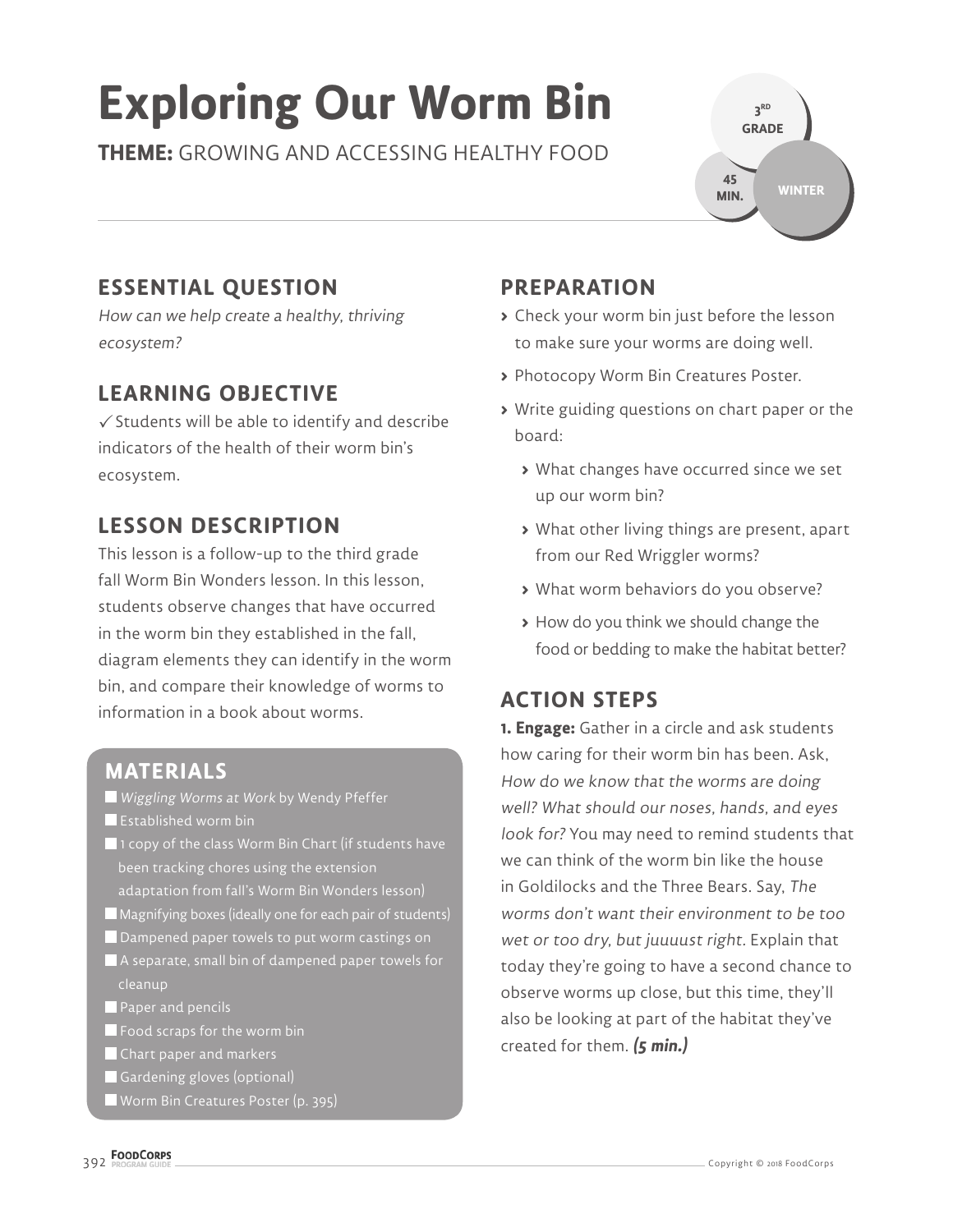**2. Explain Expectations:** Display the guiding questions, and read each one aloud. Say, As you're observing the worms, you'll be thinking about and discussing each of these questions with your partner. Then you'll draw a picture of everything you see in your pile of worm castings, and you'll try to label each part. Students can refer to the Worm Bin Creatures handout. Emphasize handling the worms gently because the worms are our helpers in the garden. Also emphasize to students that their job is to be observant detectives, gathering clues by using their five senses. **(5 min.)**

**3. Observing:** Have students return to their desks, and give pairs a magnifying box, paper and pencil, a damp paper towel, and a small handful of castings from the worm bin that includes a couple worms. After eight to ten minutes, collect worms, have students wipe their hands with fresh, wet paper towels, and collect all the wet paper towels in one bin. **(10 min.)**

**4. Debriefing:** Come back together on the carpet with students' drawings. Go through the guiding questions, and have students share their drawings, naming all the different components and organisms they identified. Ask probing follow-up questions to their observations such as, Hmm, a lot of you observed fruit flies. I wonder why our worm bin has fruit flies. Do you think there is something we can do differently? Or, Wow, a lot of you observed that our worm bin is sort of stinky. Why do you think? Or, What clues tell us we're feeding them too much, too little, or just right? **(7 min.)**

**5. Feeding the Worms:** Add some food scraps to the worm bin, and cover with the used, wet paper towels. **(3 min.)**

**6. Reading:** Read Wiggling Worms at Work. Explain that whenever students hear something they already know about worms, they should make a wave gesture with their hand, like a worm wiggling, but when they hear new information, they should tap their heads with their hands (or you could teach them American Sign Language for "idea"). After reading, acknowledge and congratulate students for all the information they already knew about worms. **(10 min.)**

#### **REFLECTION**

Have students discuss the following questions in small groups, then share with the class: **(5 min.)**

- What were you surprised to observe in our worm bin? What is one new thing you learned about worms today?
- What is the best habitat for our worms? Do we need to change any of the ways we've been caring for them?

#### **ADAPTATIONS**

**Physical Activity:** Play Decomposer Tag at the school's field, blacktop, or gymnasium. Have one student wear an armband indicating that they're "Frost" or "Death," and have a couple other students wear a different-colored armband, indicating their roles as worms or decomposers. Have all other students be plants. If Death tags a plant, the plant is frozen until a decomposer tags it, representing the decomposition cycle. To show that without decomposers recycling plant matter there's no new life, try playing where Death is allowed to tag the decomposers.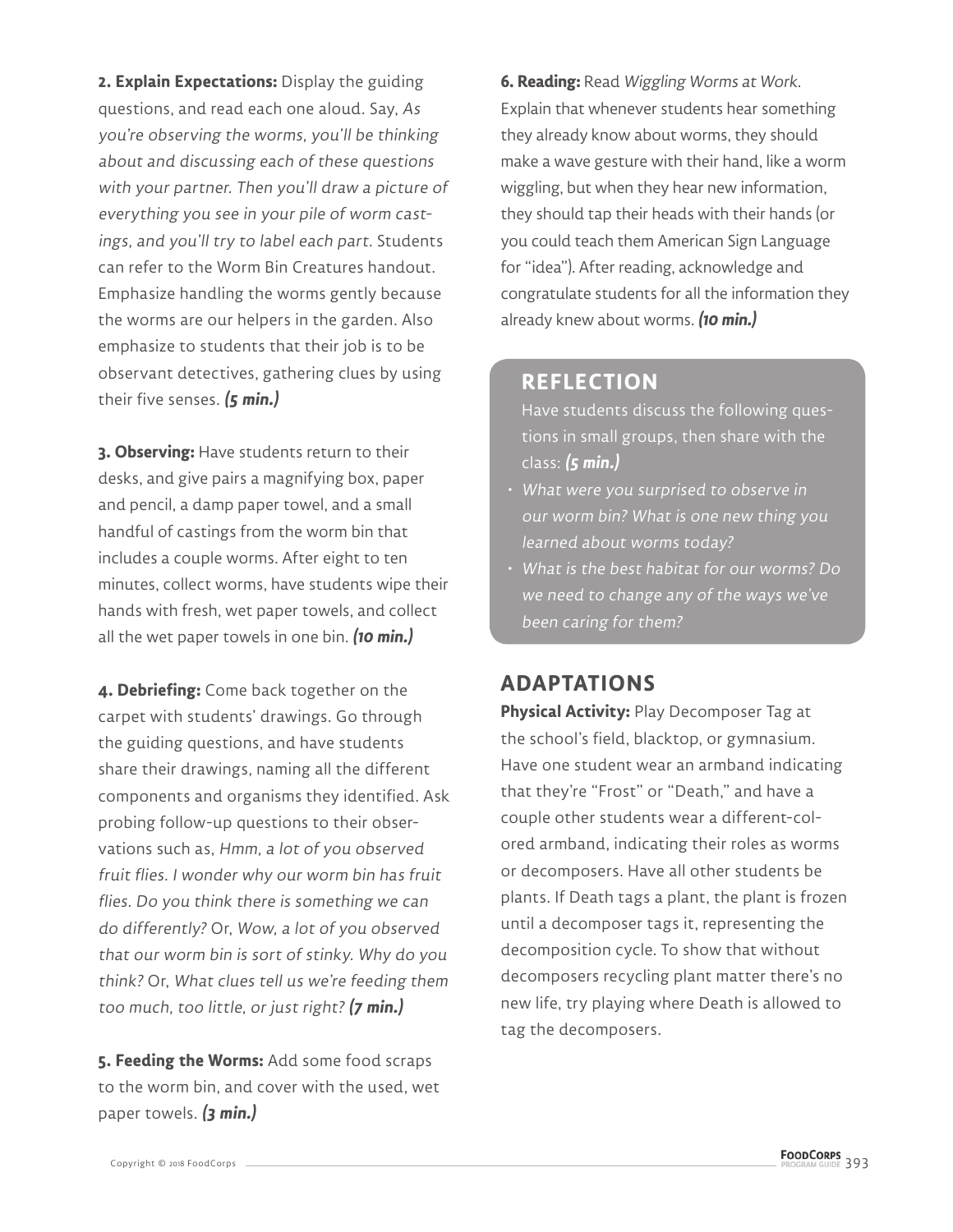#### **ACADEMIC CONNECTIONS**

Next Generation Science Standards, Life Science Disciplinary Core Idea

#### **NGSS 3.LS4.D**

Populations live in a variety of habitats, and change in those habitats affects the organisms living there.